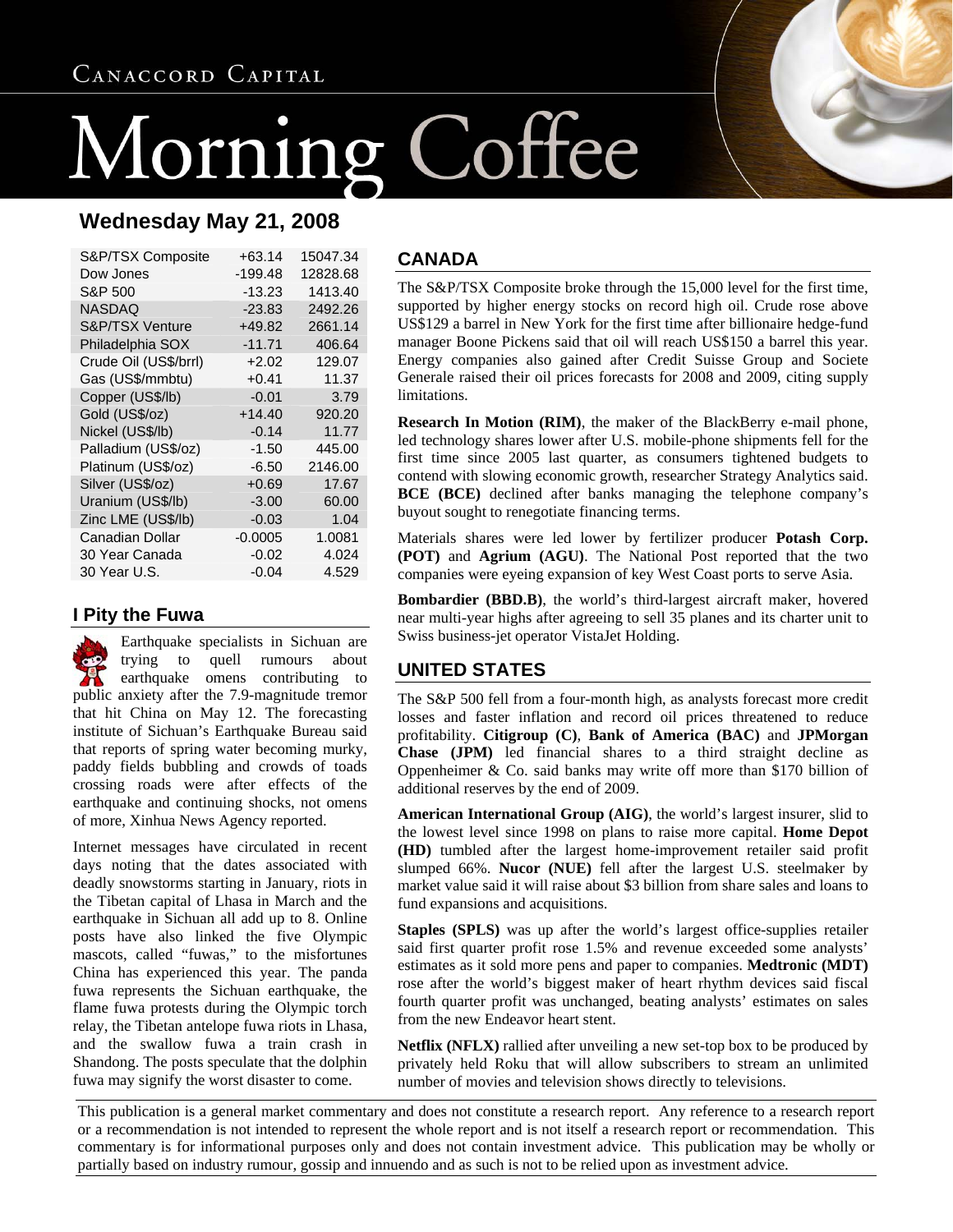### $\bigcirc$ O $\operatorname{free}$  – Canadian and U.S. Comments for Wednesday May 21, 2008 2 lorning

### **ECON 101**

*CANADIAN Data Today:* This morning, the **Consumer Price Index** (Apr) is expected to rise by 0.4%, after also gaining 0.4% the previous month, while the **Bank of Canada CPI Core** (Apr) should rise by 0.2%, after also gaining 0.2% before that. **Leading Indicators** (Apr) are expected to rise by 0.1%, after being flat the previous month.

*U.S. Data Today:* No scheduled releases.

# **MARKET MOVERS**

#### *Technical Indicators:*

|           | TSX        | TSX-V | <b>NYSE</b> | <b>NASDAQ</b> | AMEX       |
|-----------|------------|-------|-------------|---------------|------------|
| Advancers | 823        | 533   | 1105        | 1107          | 466        |
| Decliners | <u>831</u> | 529   | 2038        | 1746          | <u>649</u> |
| Net       | -8         | $+4$  | -933        | -639          | -183       |

#### *Notable 52-Week Highs:*

| <b>Arsenal Energy</b>              | AEI        | \$<br>0.89  | <b>Metallica Resources</b>           | <b>MR</b>  | \$<br>7.89 |
|------------------------------------|------------|-------------|--------------------------------------|------------|------------|
| <b>ARC Energy Trust</b>            | AET.UN     | \$31.14     | Morguard Real Estate Inv Trust       | MRT.UN     | \$15.75    |
| <b>ACTIVEnergy Income Fund</b>     | AEU.UN     | \$11.58     | <b>NAL Oil &amp; Gas Trust</b>       | NAE.UN     | \$16.22    |
| Brompton Adv Eq Wght Oil & Gas     | AOG.UN     | \$<br>7.86  | <b>New Gold</b>                      | <b>NGD</b> | \$<br>9.41 |
| Augusta Resource                   | <b>AZC</b> | \$<br>4.49  | NuVista Energy                       | <b>NVA</b> | \$20.23    |
| <b>Bombardier</b>                  | BBD.B      | \$<br>7.70  | Nexen                                | <b>NXY</b> | \$40.80    |
| Big Bank Big Oil Split Corp.       | <b>BBO</b> | \$<br>16.35 | Brompton Eql Wght Oil & Gas          | OGF.UN     | \$<br>8.85 |
| <b>Burmis Energy</b>               | <b>BME</b> | \$<br>4.54  | Oil Sands Sector Fund                | OSF.UN     | \$11.22    |
| <b>Bonavista Energy Trust</b>      | BNP.UN     | \$34.50     | Oil Sands & Energy Mega-Proj.        | OSM.UN     | \$<br>9.81 |
| <b>Baytex Energy Trust</b>         | BTE.UN     | \$30.00     | Oil Sands Split Trust                | OST.UN     | \$245.68   |
| <b>Bucking Horse Energy</b>        | <b>BUC</b> | \$<br>4.00  | Pro-AMS U.S. Trust                   | PAM.UN     | \$22.95    |
| Cardero Resource                   | <b>CDU</b> | \$<br>3.59  | <b>Progress Energy</b>               | <b>PGE</b> | \$24.00    |
| Connacher Oil and Gas              | <b>CLL</b> | \$<br>4.97  | Pengrowth Energy Trust               | PGF.UN     | \$21.09    |
| Consol. Thompson Iron Mines        | <b>CLM</b> | \$<br>9.56  | Pembina Pipeline Income Fund         | PIF.UN     | \$18.28    |
| <b>Canadian Natural Resources</b>  | <b>CNQ</b> | \$105.68    | PC Gold                              | <b>PKL</b> | \$<br>1.18 |
| <b>Canadian Oil Sands Trust</b>    | COS.UN     | \$54.17     | <b>Rock Energy</b>                   | <b>RE</b>  | \$<br>4.40 |
| <b>Crescent Point Energy Trust</b> | CPG.UN     | \$38.00     | Cdn. Resources Income Trust          | RTU.UN     | \$20.15    |
| <b>Crew Energy</b>                 | <b>CR</b>  | \$16.85     | <b>SCITI Trust</b>                   | SIN.UN     | \$17.00    |
| <b>CVTech Group</b>                | <b>CVT</b> | 1.80<br>\$  | <b>Storm Cat Energy</b>              | <b>SME</b> | \$<br>1.45 |
| EnCana                             | <b>ECA</b> | \$96.25     | <b>Canadian Superior Energy</b>      | <b>SNG</b> | \$<br>4.32 |
| Eldorado Gold                      | <b>ELD</b> | \$7.94      | <b>Sustainable Production Energy</b> | SPU.UN     | \$<br>6.97 |
| Enbridge                           | <b>ENB</b> | \$45.57     | <b>Sentry Select Commodities</b>     | SSJ.UN     | \$10.65    |
| EnerVest Energy and Oil Sands      | EOS.UN     | \$10.99     | <b>SCITI Total Return Trust</b>      | STF.UN     | \$10.51    |
| <b>Epsilon Energy</b>              | <b>EPS</b> | \$<br>5.48  | <b>Suncor Energy</b>                 | <b>SU</b>  | \$72.57    |
| Energy Split Corp.                 | ES         | \$21.44     | Sixty Split Corp.                    | <b>SXT</b> | \$25.50    |
| <b>CHC Helicopter</b>              | FLY.A      | \$32.19     | Technicoil                           | <b>TEC</b> | \$<br>1.40 |
| Gerdau AmeriSteel                  | <b>GNA</b> | \$17.97     | <b>Talisman Energy</b>               | <b>TLM</b> | \$24.89    |
| <b>Gran Tierra Energy</b>          | <b>GTE</b> | 6.40<br>\$. | <b>TUSK Energy</b>                   | <b>TSK</b> | 2.89<br>\$ |
| Hemisphere GPS                     | <b>HEM</b> | \$<br>4.75  | Vermilion Energy Trust               | VET.UN     | \$43.12    |
| <b>Husky Energy</b>                | <b>HSE</b> | \$53.86     | <b>Velocity Minerals</b>             | <b>VLC</b> | \$<br>0.65 |
| Ivanhoe Energy                     | IE.        | 2.48<br>\$  | Vero Energy                          | <b>VRO</b> | \$<br>9.88 |
| Keyera Facilities Income Fund      | KEY.UN     | \$22.50     | <b>Breaker Energy</b>                | WAV.A      | \$12.00    |
| Lassonde Industries                | LAS.A      | \$44.50     | <b>Westport Innovations</b>          | <b>WPT</b> | \$<br>4.00 |
| Mirabela Nickel                    | <b>MNB</b> | \$<br>7.50  |                                      |            |            |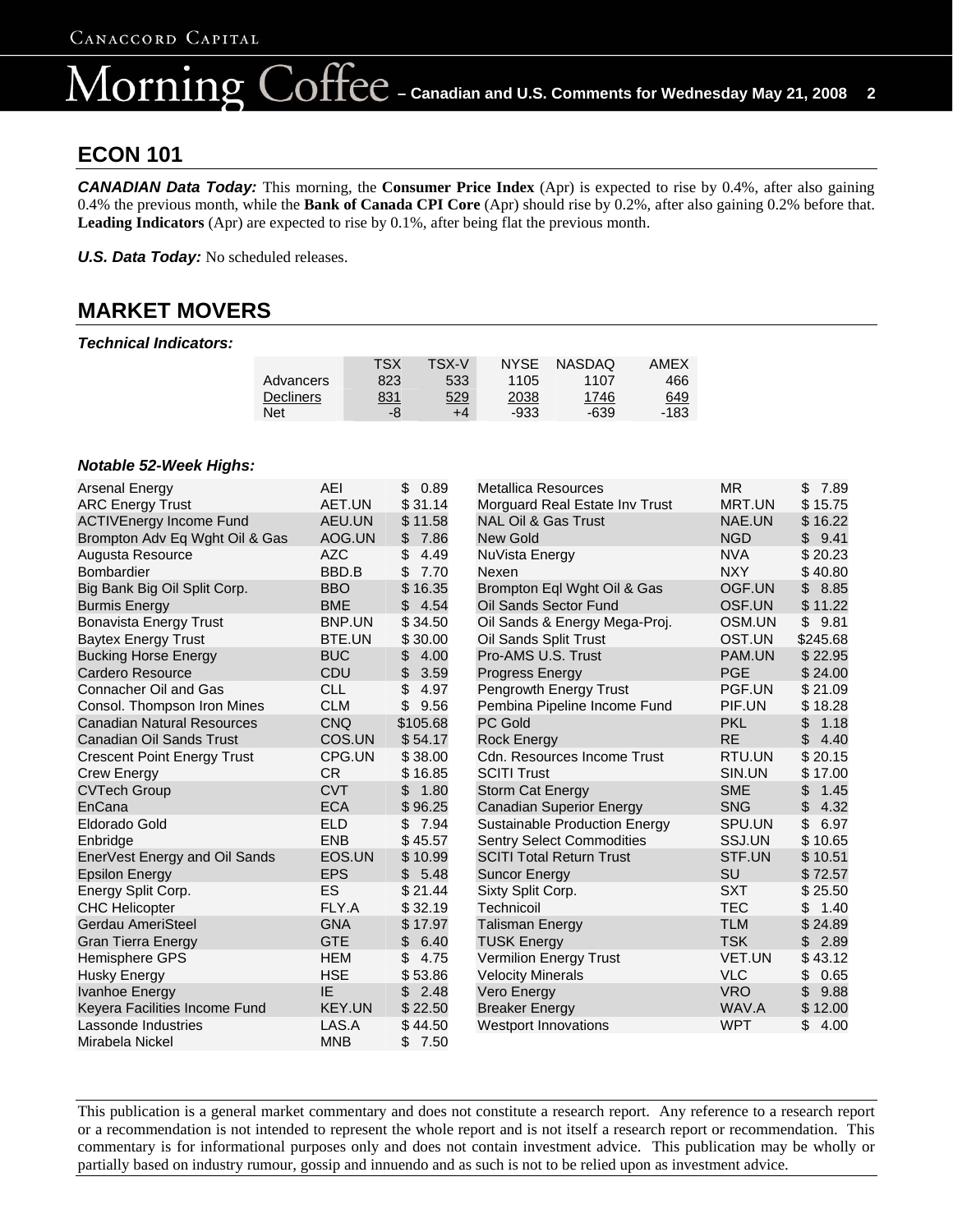### $\text{OTFC}\,$  – Canadian and U.S. Comments for Wednesday May 21, 2008  $^-$  3 ornin

#### *Notable 52-Week Lows:*

| AutoCanada Income Fund     | ACQ.UN        |    | 7.30 |
|----------------------------|---------------|----|------|
| <b>Carlisle Goldfields</b> | CGJ           |    | 0.11 |
| <b>Dynetek Industries</b>  | <b>DNK</b>    | \$ | 0.51 |
| <b>Extendicare REIT</b>    | EXE.UN        | S  | 9.75 |
| <b>Grey Horse</b>          | <b>GHC</b>    |    | 6.21 |
| Guyana Goldfields          | GUY           | \$ | 4.51 |
| <b>Helix BioPharma</b>     | <b>HBP</b>    |    | 1.15 |
| Innergex Renewable Energy  | INE           | \$ | 9.00 |
| Kaboose                    | <b>KAB</b>    | S  | 0.86 |
| Keystone North America     | <b>KNA</b>    | \$ | 1.06 |
| Keystone North America     | <b>KNA.UN</b> |    | 5.59 |

| <b>Liberty Mines</b>             | LBE        | 0.70       |
|----------------------------------|------------|------------|
| Migenix                          | MGI        | 0.21<br>S  |
| Merge Cedara ExchangeCo          | <b>MRG</b> | 0.44<br>\$ |
| Mundoro Capital                  | <b>MUN</b> | 0.50<br>S. |
| Peregrine Diamonds               | <b>PGD</b> | 0.22<br>\$ |
| <b>Pure Diamonds Exploration</b> | <b>PUG</b> | 0.06<br>S. |
| Sprott                           | SII        | 9.13<br>S  |
| San Anton Resource               | <b>SNN</b> | 0.36<br>\$ |
| Softchoice                       | <b>SO</b>  | \$11.78    |
| <b>Tahera Diamond</b>            | <b>TAH</b> | 0.04<br>S. |
| <b>Vaaldiam Resources</b>        | VAA        | 0.31       |

# **CANADIAN EQUITIES OF INTEREST**

*Listed Alphabetically by Symbol*

#### **Platinum (US\$2,146 : COMEX), Net Change: 6.50, % Change: -0.30%**

*"Crying, crying over you!"* – Platinum Blonde. Escalation of a power crisis in South Africa, as well as an election dispute in Zimbabwe, have caused global platinum supplies to fall by 4.1% to 6.55 million ounces. South Africa, which accounts for over three-quarters of global platinum supply, saw production in 2007 fall 260,000 ounces to 5.04 million ounces. Metals consultancy Johnson Matthey stated this week that even if South Africa manages to maintain electricity supply throughout the winter and power is available for new and expanding operations, the overall effect of production will still be a shortfall of about 200,000 ounces of platinum, although less than initially feared. To add fuel to fire, Zimbabwe, which holds the second-largest reserve of platinum after South Africa, has its production shifted back as it battles political crisis over a disputed presidential vote. Last year, platinum supplies from Zimbabwe rose 2.3% to 171,000 ounces. Meanwhile, on the Asian continent, platinum demand in Japan has fallen 6%, as platinum prices continue to soar from current levels near US\$2,000/ounce. Purchases of new platinum by Japanese jewellery markers fell for the fifth straight year to 280,000 ounces in 2007, down 22% from 360,000 ounces a year. However, all is not lost as Johnson Matthey believes that platinum's loss is palladium's gain – carmakers have been shifting to cheaper palladium in auto catalysts and consumption of the latter has been rising in Japan by more than 3%.

#### **Oil Futures June '08 (OILC : NYMEX : US\$129.07), Net Change: 2.02, % Change: 1.59%**

*Round and round she goes, where she stops, nobody knows...*Credit Suisse became the latest broker to increase its oil price forecasts yesterday. In a move that they called "significant," Credit Suisse increased its 2008 WTI forecast to \$120/bbl from \$91  $(\sim 32\%$  increase), and their 2009 forecast has been increased to \$110/bbl from \$90 ( $\sim 22\%$  increase). What does this mean for Canadian energy stocks? Names like **Canadian Natural Resources (CNQ)**, **EnCana (ECA)** and **Nexen (NXY)** saw their price targets increase by 20-40%. This should draw some pretty big wows, considering Canadian Natural is up 45% year to date, while EnCana has risen by 42% and Nexen is up 27%. Who's been the biggest laggard amongst the Canadian integrateds year to date? **Petro-Canada (PCA)** – up only 11.4%. Outside of Credit Suisse, some analysts have increased their price forecasts to as much as \$152/bbl. Watch for more analysts to play catch-up in the coming days.

#### **BCE (BCE : TSX : \$37.40), Net Change: -1.42, % Change: -3.66%, Volume: 8,672,429**

*Ethics vs. concessions.* What we are witnessing here is the age-old business tactic of emotionally and financially committing your partner to a deal and then, in the final hour, attempting to change the terms in your favour. It works if your partner is desperate, fails if they are not. Either way, it is widely considered an offensive, stressful, and a dirty way of doing business. Moreover, the money saved and concessions won may be charged directly against the practitioner's reputation. The banks know BCE is desperate to close the deal (unlike **Yahoo!'s (YHOO)** board, they harbour no illusions where their stock belongs without the bid) while the buyers have held steadfast in their commitment to see the deal through, no matter the turmoil in the credit markets. If the banks had issues with this deal, they could have spoken up about it in late March during the worse of the credit crisis. But they said nothing as it was not yet the final hour. Reports are that the banks are not trying to walk away. That's because they know the legal ramifications against such a move would be onerous and painful. According to Credit Suisse, with a decision on the bondholder suit from the Quebec Court of Appeal today (7pm Eastern, results to be posted on the BCE web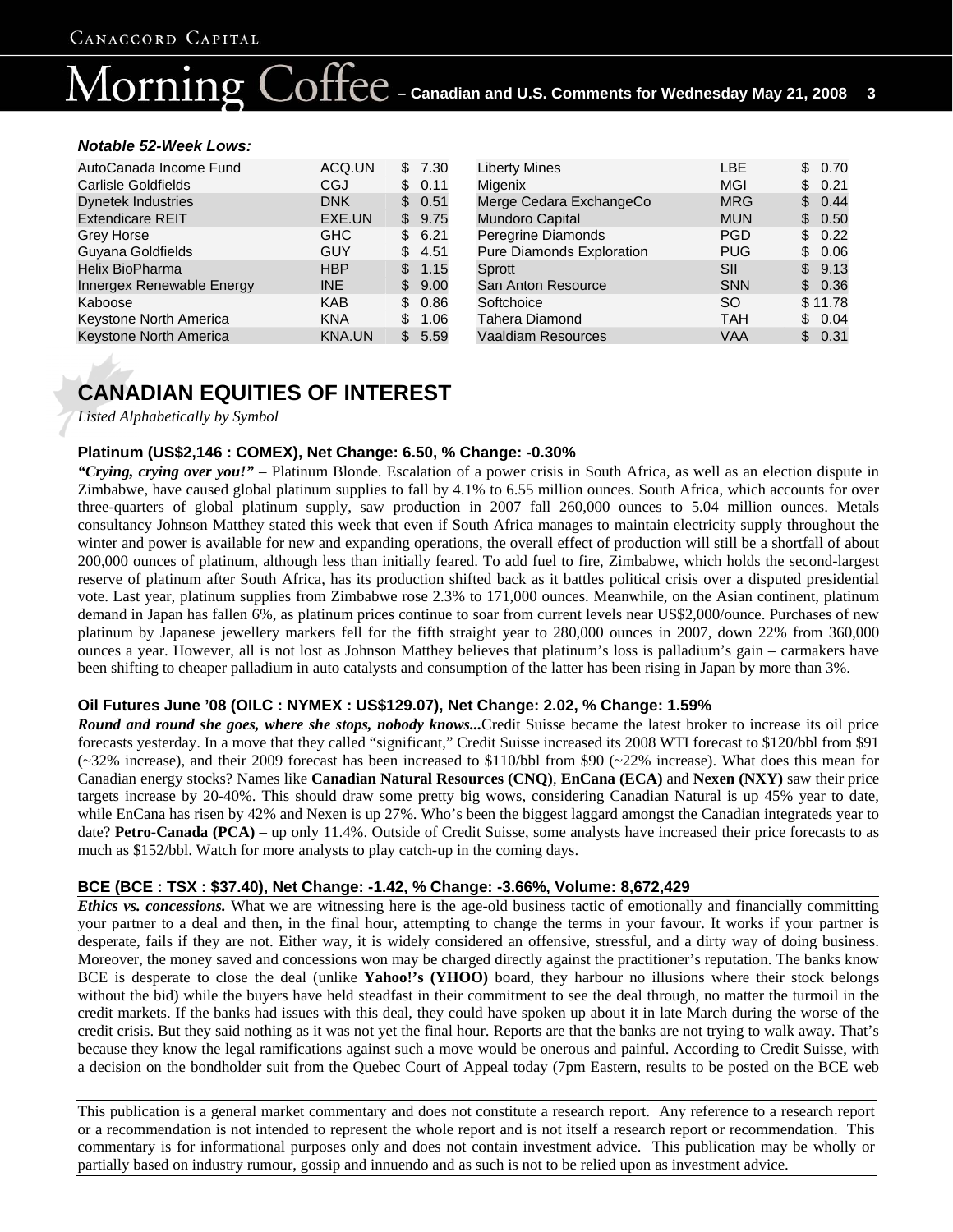# $\text{Coffee}$  – Canadian and U.S. Comments for Wednesday May 21, 2008 4 lorning

site), the BCE parties have a tight timeline to work through any differences. The bondholders could appeal again, but unless they seek an injunction as well, the appeals court judgment counts as a final order and the marketing period should begin. So a funding date could come the week of June 9.

### **Cardero Resource\* (CDU : TSX : \$3.26), Net Change: 0.10, % Change: 3.16%, Volume: 253,127**

*It's all about the pig iron.* Shares of Cardero had an exciting run last week, trading more than five million shares and jumping about 25% on Friday. The momentum continued on Tuesday, as Cardero announced that it had completed processing of the 40 tonne concentrate at the company's Peru-based Pampa El Toro Iron Sands project, achieving the milestone ahead of schedule. The iron ore, base and precious metal company said the concentrate will now be shipped to a testing facility in the U.S. for extensive commercial-scale melting tests aimed at producing a premium-quality pig iron product (96-98% iron, 2-4% carbon and less than 0.05% deleterious elements), along with a vanadium- and titanium-enriched slag. Cardero also highlighted that the pilot-plant throughput was increased from 2.8 tonnes per hour during commissioning to 18 tonnes per hour during concentrate production (up to a maximum of 27 tonnes per hour), resulting in significant time saving and an interpreted increase in magnetic concentrate grade to 52-55% Fe. This has important implications for proposed mining at the Iron Sands project, as greater throughput means that a smaller magnetic separation plant would be required for commercial production and this, in turn, would require a smaller capital expenditure for the plant, thereby enhancing the projects economics. Digging deeper into the pig iron, Cardero mentioned in its press release yesterday that previous bench-scale testing of samples from the Iron Sands project has successfully produced high-grade pig iron on three separate occasions and Cardero is therefore very confident about demonstrating the viability of high-grade pig iron production at the industrial level. Furthermore, successful production of the pig iron will allow Cardero to complete off-take agreements with end users for which negotiations are currently in progress.

### **Gran Tierra Energy\* (GTE : TSX : \$6.21), Net Change: 0.29, % Change: 4.90%, Volume: 875,978 Solana Resources (SOR : TSX-V : \$4.44), Net Change: 0.17, % Change: 3.98%, Volume: 1,437,697**

*"Really Big Crown Energy" just doesn't have the same ring.* An analyst upgrade helped fuel Gran Tierra's run-up yesterday. The South America-focused oil and gas explorer reported Q1/08 financial and operational results last week. Production after royalties of 2,842 bbl/d was 13% higher than Canaccord Adams' estimate of production for Q1/08, whereas cash flow for the quarter was US\$10.6 million, compared to our estimate of US\$8.8 million. The company's successful quarter is credited to the increased production from the Colombian Costayaco and Juanambu field discoveries as well as the company's amendments to production constraints by expanding pipeline and trucking capacity from the area. Also, the strong world oil prices were ahead of estimates in the quarter. According to Canaccord Adams Oil & Gas Analyst Frederick Kozak, the company's next catalyst will be well-log results from Costayaco #4, currently being drilled. This well is an infill well and unless it is a dry hole, the results are not material. Costayaco #5 will be drilled starting in early June to finding the oil-water contact in the upper oil formation. Also, with additional work, the company plans to utilize a combination of trucking and pipeline capacity to accommodate production growth in the second half of 2008 of between 6,000 bbl/d and 9,000 bbl/d of gross crude oil production from the Costayaco field. Shares of Solana also moved higher in sympathy to the Gran Tierra upgrade.

### **Intrinsyc Software\* (ICS : TSX : \$0.60), Net Change: -0.08, % Change: -11.76%, Volume: 353,000**

*The Destinator: "One phased plasma rifle in the 40-Watt range." Shopkeeper: "Hey, just what you see, pal." The Destinator: "Then make it the Uzi 9 mm."* Intrinsyc announced that it has entered into an agreement to acquire certain assets of Destinator Technologies, a provider of GPS and navigation software for personal navigation devices and wireless devices, which is currently filing for bankruptcy protection. The purchase price is about \$16 million in cash (53%) and stock (47%). The deal is subject to higher bids being solicited in a court-run auction process. The break fee-is 3% of the purchase price and the deal is expected to close in July 2008. Canaccord Adams Global Technology Strategist Peter Misek views the acquisition as being very positive, with key benefits including: 1) Expansion of addressable market – Misek believes that Destinator's LBS (location based services) applications could double the ASP (average selling price) of Intrinsyc's software from the current base of US\$3- 4 per unit; ability to cross-sell to Destinator's customers, which include tier one OEMs like **Motorola (MOT)**, ASUSTek and LG; 2) Ability to reduce costs with minimal risk – Destinator is filing for bankruptcy protection, which allows Intrinsyc to pick and choose only select assets; should prevent a long and complex integration, which mitigates disruptions to the core business; 3) Compelling valuation – the deal translates into a 1.5x multiple of trailing revenue (net of map data resale); reasonable price to pay for technology, which includes 17 patents, two global development centers, and several tier-one customers.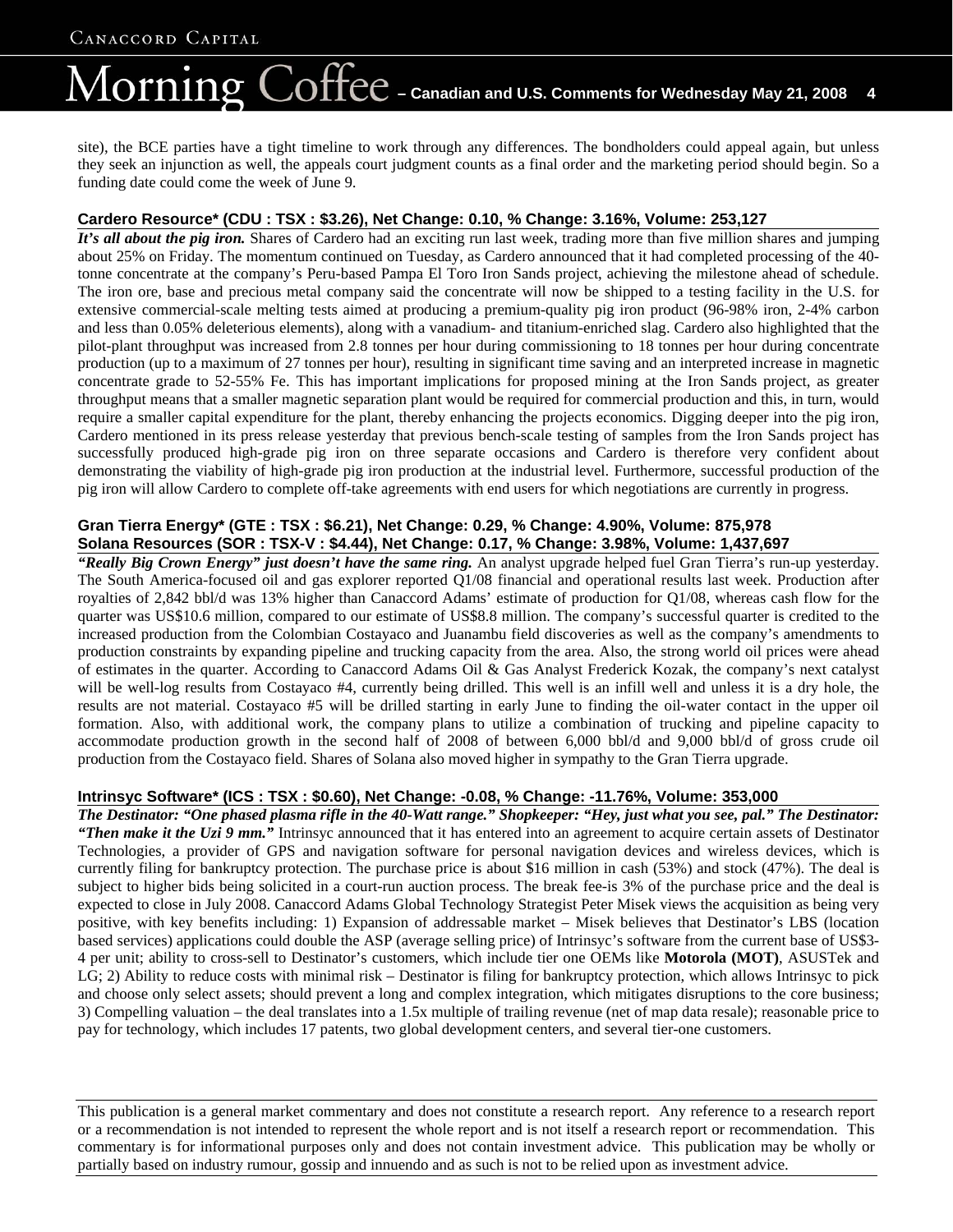# $\overline{\text{Coffect}}$  – Canadian and U.S. Comments for Wednesday May 21, 2008  $^-$  5 1orning

#### **Migao\* (MGO : TSX : \$8.46), Net Change: 0.11, % Change: 1.32%, Volume: 674,215 Sociedad Quimica (SQM : NYSE : US\$34.28), Net Change: 2.15, % Change: 6.69%, Volume: 1,203,897**

*Sociedad knows best.* Migao announced a 50/50 joint venture with Chile's top fertilizer producer, Sociedad Quimica y Minera de Chile S.A. The first step of this joint venture will be the construction of a new 40,000-metric-tonne potassium nitrate (NOP) facility in China, which will require a total investment of US\$20 million and should be operational by Q1/09. In addition, the joint venture will handle exports of all Migao's products, including potassium sulphate and NOP, as well as imports of SQM's NOP into China. Canaccord Adams Analyst Michael Deng estimates the new NOP facility will add 3-4% to Migao's 2009 EPS. However, the near-term export opportunity is limited given China has a 100% export tariff on potassium fertilizer (effective April-September 2008, and can be extended to December 31 according to Consultants ICIS).

#### **Petrobank Energy and Res. (PBG : TSX : \$59.00), Net Change: 3.54, % Change: 6.38%, Volume: 1,236,993 Pearl Exploration and Prod.\* (PXX : TSX-V : \$2.45), Net Change: 0.10, % Change: 4.26%, Volume: 2,994,489 Tanganyika Oil (TYK : TSX-V : \$24.85), Net Change: 1.73, % Change: 7.48%, Volume: 3,300**

*"Riddle me this, riddle me that."* – The Riddler. According to media reports, ONGC Videsh, the foreign investment arm of India's state-run Oil and Natural Gas Corporation, is in talks to take over a mid-sized, Canadian-listed company. The unnamed target company, listed on the TSX Venture Exchange in Canada and the Stockholm Stock Exchange in Sweden, has hydrocarbon blocks including oil sand assets, the report said. The target company is also reported to hold stakes in three oilfields in two production sharing contracts in a third country. Unnamed sources told the Economic Times that the board of the targeted company has approved the submission of a non-binding bid for acquiring 100% of its shares. According to the report, ONGC had apparently made an earlier attempt to acquire the company, which the seller deemed insufficient. Names speculators were throwing around yesterday included: Petrobank, Pearl and Tanganyika.

### **Paladin Energy (PDN : TSX : \$5.47), Net Change: 0.27, % Change: 5.19%, Volume: 7,688,036**

*Regaining an appetite for yellowcake?* There is no need to dwell on the near-linear decline in spot uranium since it topped out in the spring of 2007. However, we do need to bring it up at least one more time: the year-long meltdown in uranium companies has now created an industry more attractively priced for consolidation. According to the Australian Financial Review, the CEO of **Cameco (CCO)**, the world's largest producer of uranium, said last week that the declining uranium spot price made acquisitions "more reasonable." The Australian newspaper was also behind Paladin's stock price jump Tuesday, as the daily reported that the Australian uranium producer is more likely to attract a takeover offer, given the recent decline in its share price. More specifically, Paladin, whose shares are trading at about half the level they were a year ago, has been rumoured to be of interest to Cameco. The Australian Financial Review also highlighted a May 15 report by Citigroup that stated, "We expect ongoing consolidation in the uranium sector and Paladin could potentially be a candidate for downstream technology suppliers, countries, and/or reactors looking to secure raw material supply." Separately, the Review said Paladin may also be interested in acquiring the Honeymoon uranium project in South Australia, which may be put up for sale by **Uranium One (UUU)**. On May 14, Paladin said it was suspending development of the Honeymoon project in South Australia as it focuses on developing its principal assets in Kazakhstan, South Africa and the U.S. The Review mentioned that Deep Yellow and WildHorse Energy, two rival Australian uranium explorers, may also be interested in the Honeymoon project. This week, spot remains at US\$60.00/lb while long-term U3O8 remains at US\$90.00/lb.

#### **SunOpta\* (SOY : TSX : \$6.37), Net Change: 0.33, % Change: 5.46%, Volume: 55,562 SunOpta\* (STKL : NASDAQ : US\$6.47), Net Change: 0.10, % Change: 1.57%, Volume: 800,482**

*Time now for some HARD-CORE CORN:* Last week, the U.S. Congress passed a draft of the farm bill, helping the further development of the cellulosic ethanol industry. This will allow technology to get closer to commercial viability, thus adding value to SunOpta's bioprocess subsidiary. Some of the highlights of the legislation include: 1) A provision of biofuel production tax credit of US\$1.01 per gallon; 2) US\$320 million in loan guarantees to build commercial scale biorefineries, US\$300 million in mandatory funding to support production of fuels like cellulosic ethanol, US\$70 million in mandatory funding through 2009 to 2012 to encourage farmers to establish and grow biomass crops for sustainable biofuels; 3) Reduction in corn ethanol subsidy from 51 cents to 45 cents; and 4) A multi-agency study to analyze current and future biofuels production and its impact on the environment. Hence, Canaccord Adams Health, Wellness & Lifestyle Analyst Scott Van Winkle believes that the legislation is clearly a positive for SunOpta's proprietary technology, which pre-treats biomass so that it can be transformed into ethanol. The passing of this farm bill, combined with the hiring of new executives and acquisition of Tradin Organic Agriculture (#1 issue in organic food industry), SunOpta is poised for strong growth and improved value with food manufacturers, distributor and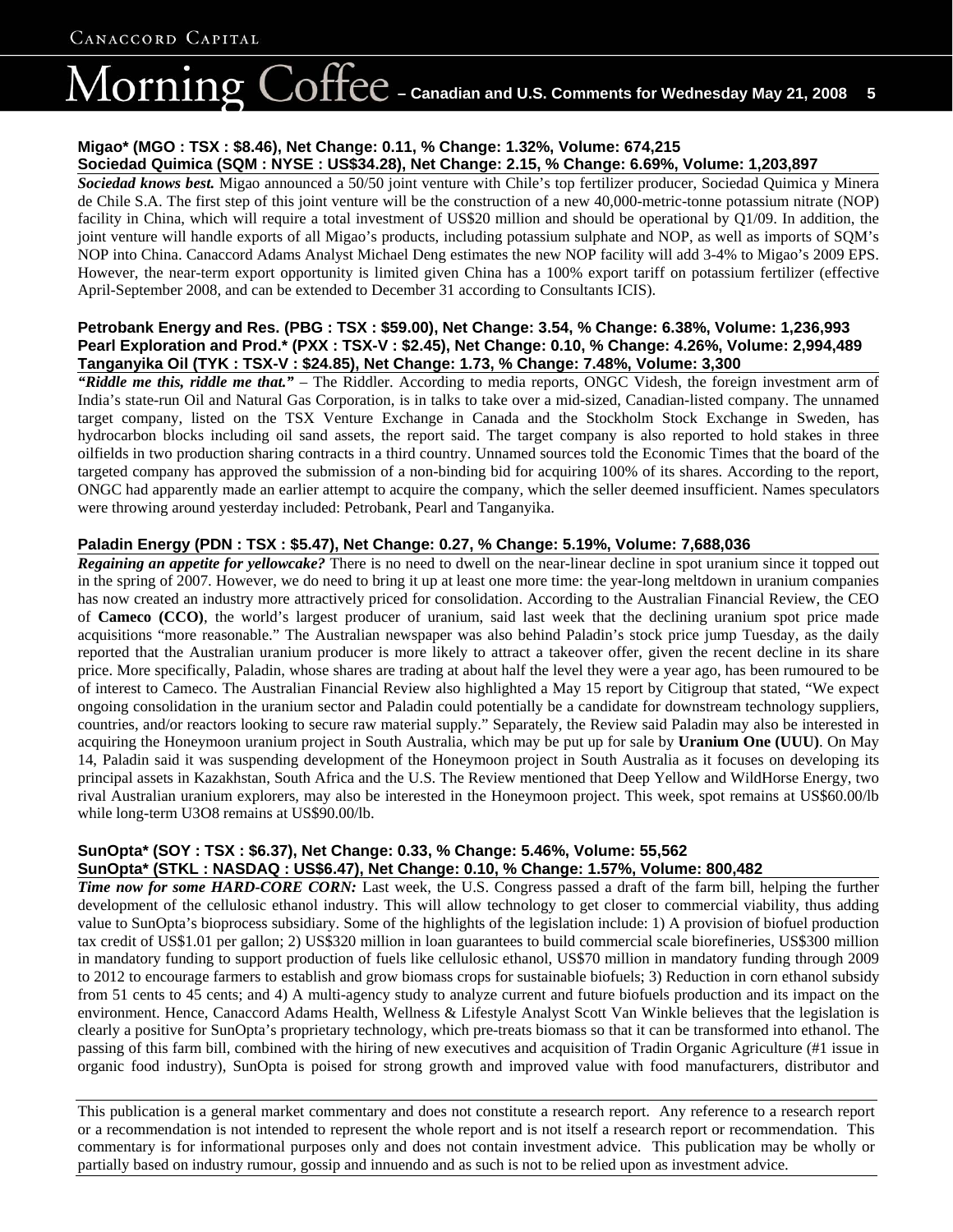# $\overline{\text{Coffec}}$  – Canadian and U.S. Comments for Wednesday May 21, 2008 **6** lorning

retailers. The ethanol boom has increased prices of corn and grains, and raised food industry supply concerns, which increasingly makes cellulosic ethanol a viable alternative.

#### **Talisman Energy (TLM : TSX : \$24.90), Net Change: 0.96, % Change: 4.01%, Volume: 7,614,586**

*They're going to be a part of it. New York, New York.* The company released its long-awaited strategic plan and announced that it expects to reposition its portfolio over the next 18 months, with production expected to grow at an average annual rate of 5-8%. As the rationalization program finishes, the company expects to increase production by 5-10% annually from the end of 2009 through 2012. The company plans on spending \$1.1-1.3 billion evaluating a material part of the natural gas potential within its 2.5 million net acres of unconventional, with \$900 million budgeted for early success development areas, including drilling approximately 200 wells in the Outer Foothills, Montney and Bakken areas. Additionally, up to \$420 million will be spent on pilot programs in other parts of the Outer Foothills and Montney, as well as in Quebec and Appalachia. Exploration spending is expected to average \$700 million per year through 2010. The plan is to increase capital spending by \$500 million this year, to a total of \$4.9 billion, with the increment due to unconventional gas programs in North America. Depending on the success and pace of these unconventional natural gas programs, capital spending in 2009 could be as much as \$5.8 billion. (\$2.6 billion North America, \$1.2 billion Norway, \$1.0 billion U.K., \$1.0 billion Southeast Asia & other). Management's focus on larger pool sizes will mean disposing of 35,000-45,000 boe/d of production, with expected proceeds of \$1.5-2.0 billion by the end of next year. Cash generated is expected to more than fund the additional capital requirements. Management is presenting its plan today in New York.

### **Allen-Vanguard\* (VRS : TSX : \$2.96), Net Change: 0.36, % Change: 13.85%, Volume: 767,435**

*More acronyms than you can throw an IED at.* This bomb disposal and protection equipment company announced that it signed agreements with Science Applications International Corporation (SAI) to develop CBRNE (Chemical, Biological, Radiation, Nuclear and Explosive) Defence technologies in order to: 1) pursue international decontamination and counter-IED (improvised explosive device) opportunities; and 2) for SAIC to distribute Allen-Vanguard products to U.S. federal agencies and international customers. The initial term of the deal is two years. SAIC and Allen-Vanguard agree to jointly develop CBRNE defence technologies and training solutions in order to meet emerging U.S. and Canadian requirements. The technologies will have applications in North American defence and security programs with potential sales in international markets. SAIC has provided Allen-Vanguard products and training services to U.S. and overseas clients for many years. The distributor agreement allows SAI to pass favourable pricing on to existing and new clients via a number of contract vehicles. Allen-Vanguard said that the potential value of the agreements with SAIC would become apparent in stages over the next 12-18 months. Management believes that the deal with SAI can substantially improve our positioning in large programs in the U.S. and Canada. Shares are down substantially since December when it was announced that Vanguard missed out on some substantial DOD contracts.

### **Western GeoPower (WGP : TSX-V : \$0.45), Net Change: 0.05, % Change: 12.50%, Volume: 1,304,032**

*"Nothing is wrong with California that a rise in the ocean level wouldn't cure."* – Ross MacDonald. The renewable energy development company announced yesterday the signing of a Power Purchase Agreement (PPA) with Northern California Power Agency (NCPA) of Roseville, California, for the supply of approximately 265,000 MWh per year of clean, renewable, baseload electricity. The levelized price for this "green" energy is \$98.00 per MWh for 20 years, and it will be supplied from WGP's 35 Mwe Unit 1 geothermal power plant, scheduled to come on line in early 2010 at The Geysers Geothermal Field in Northern California. The Geysers Geothermal Field is the largest producer of geothermal electricity in the world. The agreement represents ~\$26 million per year in revenue to WGP, and \$520 million over the 20-year term of the contract. "The execution of this PPA reflects the tremendous spirit of cooperation that has been created between NCPA and WGP and is a significant milestone in the development of our Unit 1 project," said WGP President and CEO Kenneth MacLeod. By securing the geothermal power from the WGP Unit 1, NCPA can now expand their geothermal production from four to five plants. This PPA increases the amount of geothermal power used by NCPA and its customers in Northern California by  $\sim$ 30% and will emit  $\sim$ 4 billion less pounds of carbon dioxide.

### **Westport Innovations\* (WPT : TSX : \$3.98), Net Change: 0.38, % Change: 10.56%, Volume: 750,812**

*"I think Icahn, I think Icahn, I think Icahn....I know Icahn, I know Icahn, I know Icahn."* – The Little (natural gas) Engine that Could. Shares of this natural gas engine company were rallying yesterday. While there was no direct news apparently affecting the shares, we speculate that they were helped by news that T. Boone Pickens had followed Carl Icahn's investment in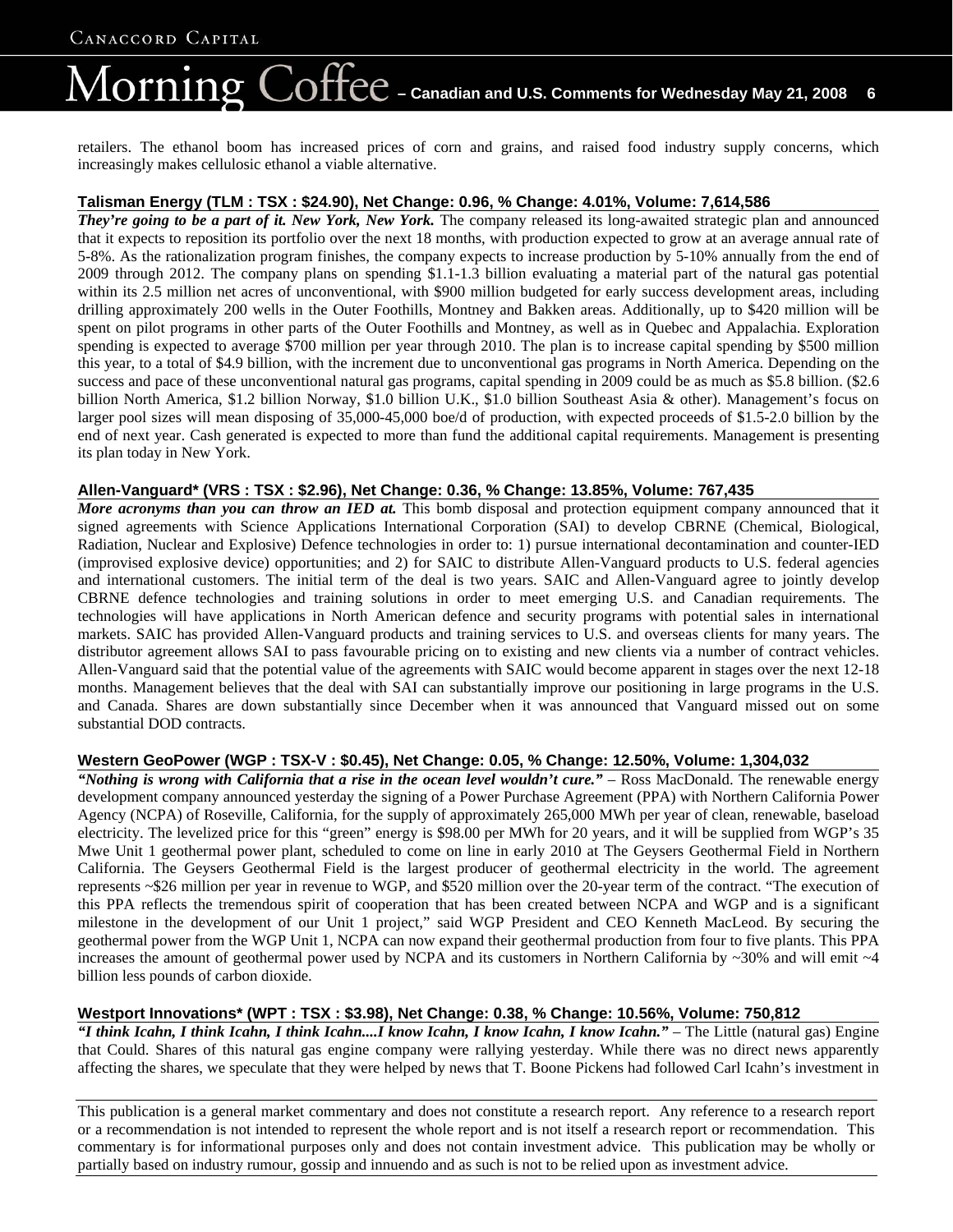# $\overline{\text{Coffec}}$  – Canadian and U.S. Comments for Wednesday May 21, 2008  $\,$  7  $\,$ lorning

Yahoo! Last week, it became apparent that notorious corporate raider and activist shareholder Carl Icahn was accumulating shares of **Yahoo! (YHOO)** to start a proxy battle. Yesterday, Mr. Pickens (as we call him) announced on CNBC that he had acquired 10 million shares and acquired options to acquire another 49 million shares. "Because of Carl Icahn, I'm a shareholder in Yahoo! too," Mr. Pickens said in an interview on CNBC. "I'll jump in with Carl. He goes in first, I jump in behind him." Mr. Pickens is Westport's largest single shareholder and owns 11.4 million shares, or 12.2% of Westport. So if Mr. Pickens follows Mr. Icahn into Yahoo! it's obvious (!?!?) that Mr. Icahn would follow Mr. Pickens into Westport (they're BFF). We shared these thoughts with our analyst, and she commented that a more likely (sane) rational for yesterday's action could be that oil is approaching US\$130 a barrel and that the shares have broken out technically. To us, that sounds about as crazy as Britney Spears in a Las Vegas chapel. Anyways, you decide.

# **U.S. EQUITIES OF INTEREST**

*Listed Alphabetically by Symbol*

### **Economy**

*"It's the economy, stupid."* – A phrase coined by the Bill Clinton campaign in 1992, helping deemphasize Bush Sr.'s strong foreign policy platform and emphasize the recession he presided over. In a typically strong Jacqueline Thorpe article in yesterday's Financial Post titled "U.S. may not drag us all down", she illustrated that Q1 earnings around the world were not exactly flirting with economic ruin. Germany, the biggest economy in Europe, grew 6.3%, its strongest quarter in a dozen years thanks to strong corporate investment. Japan's economy grew 3.3%, well above expectations, while France's GDP rose 2.6% and the U.K. grew 1.8%. The Eurozone averaged 2.8%. China, of course, is still sprinting over 10% while Goldman Sachs sees 7.4% emerging market growth and expects global growth to hit 3.8%. And what of all that unprecedented central bank stimulus that typically kicks in 6-9 months out? In theory, much of those efforts won't be felt until the second half of this year. "Beware of economists slicing and dicing data until they show almost the opposite of what the headline figures say," she wisely warned. We can think of one stand-out example of a strategist with a certain Wall Street brokerage firm that terminated its "Be Bullish" moniker at the bottom of the last bear market. To his credit, he nailed the housing crisis.

# **Apple (AAPL : NASDAQ : US\$185.90), Net Change: 2.30, % Change: 1.25%, Volume: 34,597,487**

**Research In Motion (RIMM : NASDAQ : US\$138.60), Net Change: 0.97, % Change: 0.70%, Volume: 15,586,765** *A World Wide Developers Conference or a Bob Marley convention – which attendees are pastier?* Apple is all set to take the stage June 9, when it presents at the World Wide Developers Conference (WWDC) in sunny California (a little sun wouldn't hurt some of these "developers"). The company is slated to conduct the keynote speech, in which it is expected to announce its 3G iPhone and other recent projects. The speech will likely take two different angles, one focusing on enterprise developments and the second on consumer developments. With respect to enterprise news, Apple is expected to provide updates on its corporate iPhone applications - joint projects with Bloomberg and **Oracle (ORCL)**. Similarly, Apple will probably showcase **Microsoft (MSFT)** Exchange operability on the iPhone. The company claims this is a push email solution. However, its technical architecture is distinct from RIM's and said to be largely inferior. Apple is also certain to make noise about enterprise strength given recent iPhone interest from around 250 corporations. Keep in mind that RIM has over 50,000 very large enterprise clients, and thus Apple has a long way to go before RIM starts sweating. Regarding consumer-related developments, Canaccord Adams expects Apple to announce: a) new iTunes features; b) streaming capabilities through Apple TV; c) better iPhone third-party application integration; d) improved iPhone web browsing; and possibly e) gaming initiatives. Most of the highlights of the event will be iPhone related, but other announcements could include a new/revamped MacBook Pro, a new touch-screen iPod Nano, and a wireless keyboard for Apple TV. What sort of effect should RIM investors expect? Little, actually. Most of the applications and initiatives showcased by Apple will soon be released for the BlackBerry, and the Blackberry is still technically superior with regards to battery life and email capabilities.

### **American Intl. Group (AIG : NYSE : US\$38.12), Net Change: -0.83, % Change: -2.13%, Volume: 46,452,717**

*Insurance is a safe bet. HA!* The world's largest insurer by assets said it would raise up to \$20 billion after two quarterly losses tied to the sub-prime mortgage collapse. That's 60% more than they had previously planned. As recently as May 9, AIG's capital cushion became "too low for comfort", according to its CEO, after their most recent writedowns. This, despite having already written down more assets. They lost almost \$8 billion in Q1 as a result. According to Bloomberg, banks and brokerage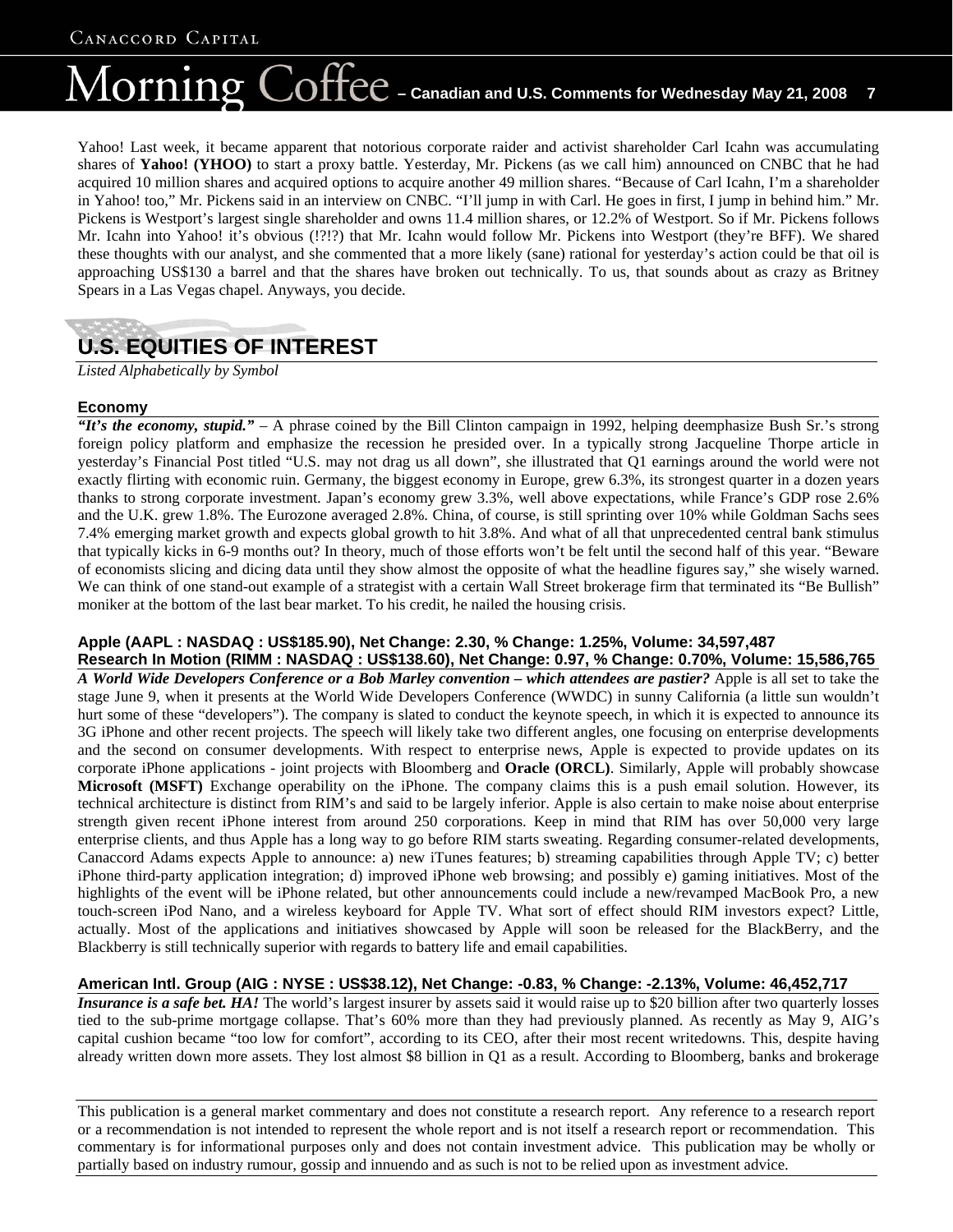# $\overline{\text{Coffect}}$  – Canadian and U.S. Comments for Wednesday May 21, 2008  $^-$  8 lorning

dealers have announced plans to raise a combined total of \$260 billion since last summer. Does AIG see a bleak future for the value of many of these troubled assets? They did raise their quarterly dividend by 10% to \$0.22 per share despite the loss. They said it was because the core operating business is doing well. But AIG is halting share buybacks, having bought 76.4 million shares in 2007 and 12.2 million shares through February 15. The stock hit a 52-week low.

### **Home Depot (HD : NYSE : US\$27.37), Net Change: -1.50, % Change: -5.20%, Volume: 39,807,386**

*"Is it progress if a cannibal uses a knife and fork?"* – Stanislaw Lee. The largest home renovation retailer earned \$356 million, or \$0.21 a share, in the three months ending May 4, compared with a profit of \$1.05 billion, or \$0.53 a share, a year earlier. These results reflect a non-recurring charge of \$543 million due to the recently-announced closing of 15 stores and removal of 50 stores from the future growth pipeline. Without this charge, they would have earned \$0.41 per share. The "decision to close stores and remove planned stores from our pipeline demonstrates our commitment to disciplined capital allocation," said CEO Frank Blake. They had better be disciplined considering the carnage in the home market in America. Our longstanding fears that plummeting home prices inhibit remodelling the kitchen continue to reflect the operations and shares of Home Depot. To prove our point that the problem is larger than Home Depot, the second-largest home improvement retailer, **Lowe's Company (LOW)**, also experienced lower Q1 earnings, which were down 17.9 % to \$607 million, while diluted earnings per share declined 14.6% to \$0.41. Some analysts and large investors have worried in the past that as Home Depot gets bigger, it would invariably put stores, such as Lowe's, in direct competition with existing stores. It's what your old, dusty finance textbooks refer to as "cannibalization." In the past, the company had justified the practice saying it would increase the company's overall market share. Blake said when he announced the store closings that Home Depot's goal now is to "reduce cannibalization and drive higher returns." Bigger picture, keep your eyes on the S&P/Case-Shiller Home Price Index, updated on a two-month lag based on every last Tuesday of the month (May 27 being the next one).

### **Herbalife (HLF : NYSE : US\$39.00), Net Change: -1.17, % Change: -2.91%, Volume: 3,771,399**

*Something smells funny – and it's not the fish oil...*Shares of Herbalife were selling off yesterday, after a web site linked to a long-time critic of the firm posted information asserting that six dietary supplements sold by Herbalife contain dangerous amounts of lead if taken in the recommended dosages. Herbalife disputed the claim, saying its weight-loss and nutritional products met regulatory requirements in all of its markets. Canaccord Adams views the sell-off as yet another buying opportunity, as the negative headlines continue to create an inconsistency between the stock performance and the fundamental business performance. The reported lab results show lead levels that exceed California's Prop. 65 upper limits and thus require a warning label. The products were nowhere near the upper limits allowed by the FDA. Canaccord Adams sees no issue with safety, just compliance, and this is an issue across the nutritional supplement industry. At worst, Herbalife has label compliance issues, and only in California. The web site causing the stir is run by the Fraud Discovery Institute, which in its letter said the recommended daily doses of six Herbalife products contained levels of lead that are dangerous and in excess of what California law allows under its Safe Drinking and Toxic Environment Act. It urged the state to order Herbalife to place "clear and reasonable warnings" on those products. Of particular interest is the founder of the Fraud Discovery Institute, Barry Minkow, who has \$50,000 invested in Herbalife put options, betting that the company's shares will fall. Wait, the story gets better: Minkow, is a San Diego pastor who served more than seven years in jail for stock fraud, and now works to uncover fraud through the institute. He has a history of criticizing Los Angeles-based Herbalife.

### **Medtronic (MDT : NYSE : US\$48.96), Net Change: 1.08, % Change: 2.26%, Volume: 14,615,230**

*Not getting all bent out of shape.* This medical device giant posted a healthy financial report yesterday. Q4 revenue jumped 18% to \$3.86 billion, driven by a rebound of its defibrillators business and new product launches, while adjusted EPS of 78 cents beat analysts' concensus by a penny. Medtronic's global share of the defibrillator market, its largest business line, rose back above 50% from a dip below 48% following a recall last October, putting to rest fears about losing market share to competitors. Other divisions also saw strong revenue growth. In particular, the Endeavor drug-eluting stent, which was only introduced in February, captured more than 20% of the market by the end of Q4. By launching Endeavor, Medtronic became the third player in the drug stent market following **Boston Scientific (BSX)** and **Johnson & Johnson (JNJ)**. With **Abbott**  Laboratories (ABT) to enter the market with its Xience V stent, can Medtronic hold on to its gains? Apparently, management is confident that better times are ahead, expecting 2009 profit of \$2.94-3.02 a share on revenue of \$15.0-15.5 billion. On average, analysts are looking for 2009 earnings of \$2.96 a share on revenue of \$15.1 billion.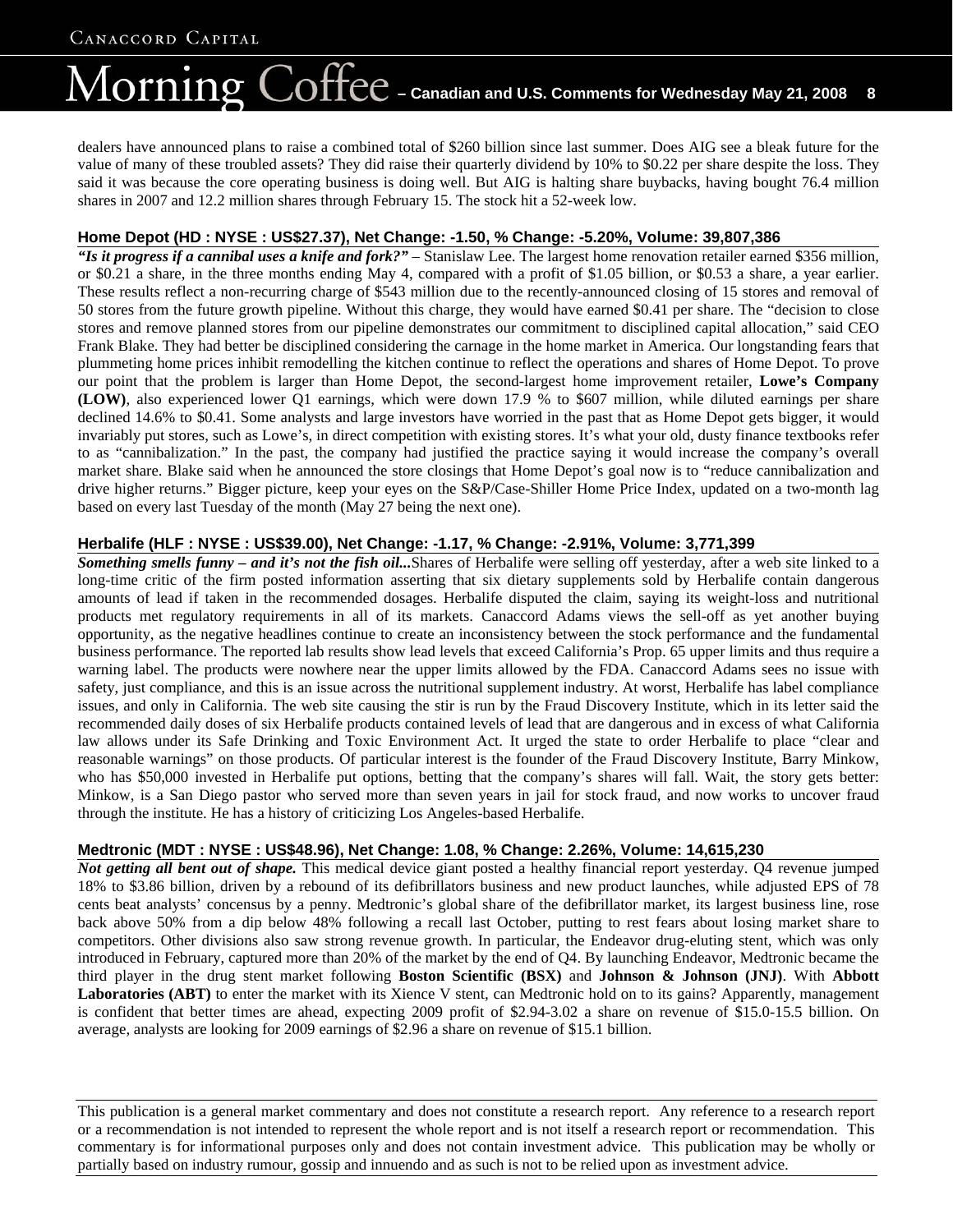## $\overline{\text{LOff}}$  $\text{C}$  – Canadian and U.S. Comments for Wednesday May 21, 2008  $^-$  9 lorning

#### **Netflix (NFLX : NASDAQ : US\$31.63), Net Change: 0.65, % Change: 2.10%, Volume: 4,463,548**

*Watch Gigli as many times as you like.* Netflix investors were all smiles yesterday after the DVD rental provider announced the release of its "Netflix Player", a set-top box co-developed with streaming innovator Roku. The new device will allow Netflix customers to instantly transmit a growing library of movies and TV episodes to their television sets (10,000 titles at present). The set-top box is approximately the size of a paperback book, and will easily integrate into existing home entertainment systems. According to CEO Reed Hastings, "The key breakthroughs of The Netflix Player by Roku are simplicity and cost," with the product boasting an intuitive user interface and retailing for a mere \$99.99. In addition to up-front expenses, customers will be required to have an "unlimited" Netflix subscription that sells for \$8.99 a month. Subscribers will be able to "watch as much as they want and as often as they want, without paying more or impacting the number of DVDs they receive." This move should be witnessed as another attempt to establish a footprint in consumer living rooms, as already demonstrated by **Apple (AAPL)** and **Microsoft (MSFT)** with their respective Apple TV and Xbox devices. While analysts at Kaufman don't feel these competing services will be a roadblock for the company, they think that the \$100 cost and limited access to Netflix's inventory is not a compelling offering and that the uptake from this initiative will be relatively minimal. While Netflix's move certainly represents a step in the right direction, both content and adoption issues are likely to be major hurdles near-term.

#### **NVIDIA (NVDA : NASDAQ : US\$23.28), Net Change: -0.62, % Change: -2.59%, Volume: 19,276,762**

*All-caps are sexy.* Graphics card maker NVIDIA provided a company performance update yesterday, as it attended the 36th annual JPMorgan Tech Conference. NVIDIA affirmed that it was not concerned with product inventory levels, quelling any worries of channel efficiency. The company agreed that while price cuts would be detrimental to financial results, there were no plans to do any in the near future. NVIDIA's current inventory is mostly new and with the back-to-school and Christmas seasons quickly approaching, the company should have no problems moving it. NVIDIA was extremely pleased with its recent design wins and says that it plans to break into several new markets including PNDs (Personal Navigation Devices) and handsets by 2009. There is still major potential for NVIDIA chipsets in the financial modelling, weather forecasting and medical device sectors, which previously depended on super computers for processing. However, the company said that it will continue to target the mainstream consumer desktop market, with the exception of the low-cost segment, where **Intel (INTC)** is a dominant player. Speaking of Intel, a recent Chinese report claims that the company may actually place orders for northbridge chips from NVIDIA to help compensate for a drop in supply after Monday's earthquake halted production at one of its plants.

#### **Pacific Ethanol (PEIX : NASDAQ : US\$5.65), Net Change: 0.51, % Change: 9.92%, Volume: 21,251,639**

*So this would imply which efficient market hypothesis?* Shares of this embattled ethanol producer have been making a strong bounce over the past two days after it reported its March quarterly results. After rising by more than 60% on Monday, shares continued to rally. The quarter saw net sales of \$161.5 million a 63% increase over last year, and up 24% from the preceding quarter. Sales volumes increased by 58% to 59.2 million gallons while average sales price of ethanol decreased by \$0.04 per gallon, or 2%, to \$2.30 per gallon compared to an average sales price of \$2.34 per gallon in the first quarter of 2007. Increased corn costs were partially offset with derivative gains of \$2.2 million. Including a non-cash goodwill impairment charge of \$0.96 per share, EPS loss was \$0.90, compared to \$0.05 last year. Excluding the impairment charge, the company's profit was \$0.06, well ahead of the \$0.09 EPS loss expected by analysts. It appears that while these results exceeded analyst expectations, they came right in line with the preliminary results the company released in an 8-K filing last week on May 13. The company filed notice that its Q1 results would be delayed until Monday May 19, but it reported a few key headline numbers, including revenue and earnings. Apparently the market failed to click on that news item on Yahoo! Finance, because, you know, SEC filings like suck! An analyst commented that he was perplexed by the market's reaction to the news, with short coverings and technical breakthroughs being the likely culprit. The analyst still has concerns about Pacific's liquidity and financial constraints, and its higher cost and more capital-intensive West Coast-based business model. Professor Fama (Father of the modern efficient market hypothesis), we're not impressed.

#### **Sandisk (SNDK : NASDAQ : US\$29.01), Net Change: -1.01, % Change: -3.36%, Volume: 16,801,123**

And now for some flash action...Investors in memory-card maker SanDisk probably want to forget everything that's happened since CEO Eli Harari said the company is likely to repeat mediocre Q1 numbers, blaming "relatively soft" sales of consumer electronics in the U.S. Harari said conditions in April were similar to those earlier in the year, with the high cost of gas burdening consumers and lowering discretionary spending. Strength in Europe, the Middle East, and Africa did offset some U.S. weakness, but not all of it. The company admits to facing tough times, but says results should bottom out in Q2. Sales are forecasted to pick up in the second half of the year, with 13-16% operating margins expected to continue through 2010. While